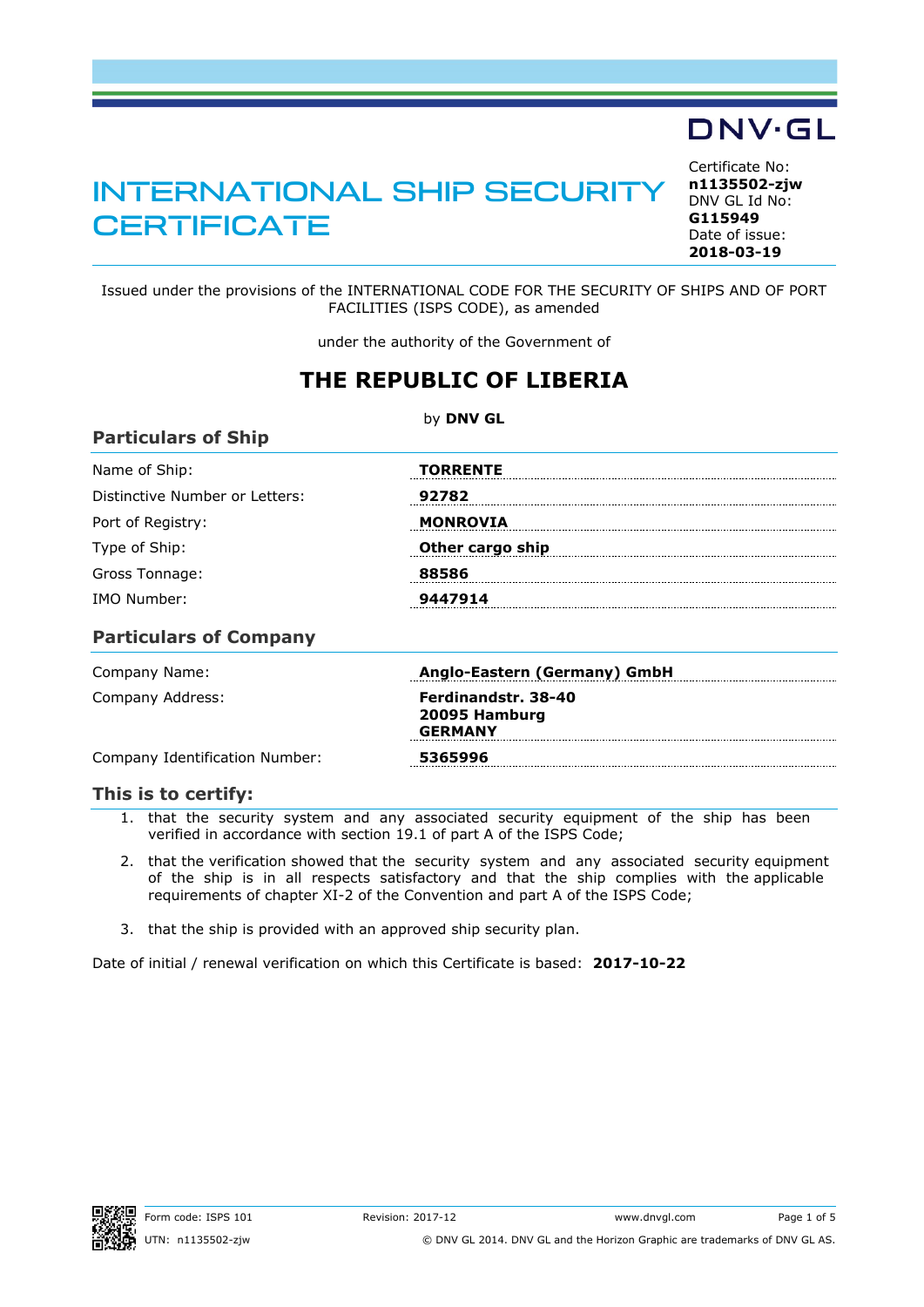This Certificate is valid until **2022-10-22**, subject to verifications in accordance with section 19.1.1 of part A of the ISPS Code.

Issued at **Hamburg, Germany** on **2018-03-19**

<span id="page-1-0"></span>

#### for **DNV GL**

This document is signed electronically in accordance with IMO<br>FAL.5/Circ.39/Rev.2. Validation and authentication can be<br>obtained from trust.dnvgl.com by using the Unique Tracking *Number (UTN): n1135502-zjw and ID: G115949*

**Sebastian Beck Head of Section**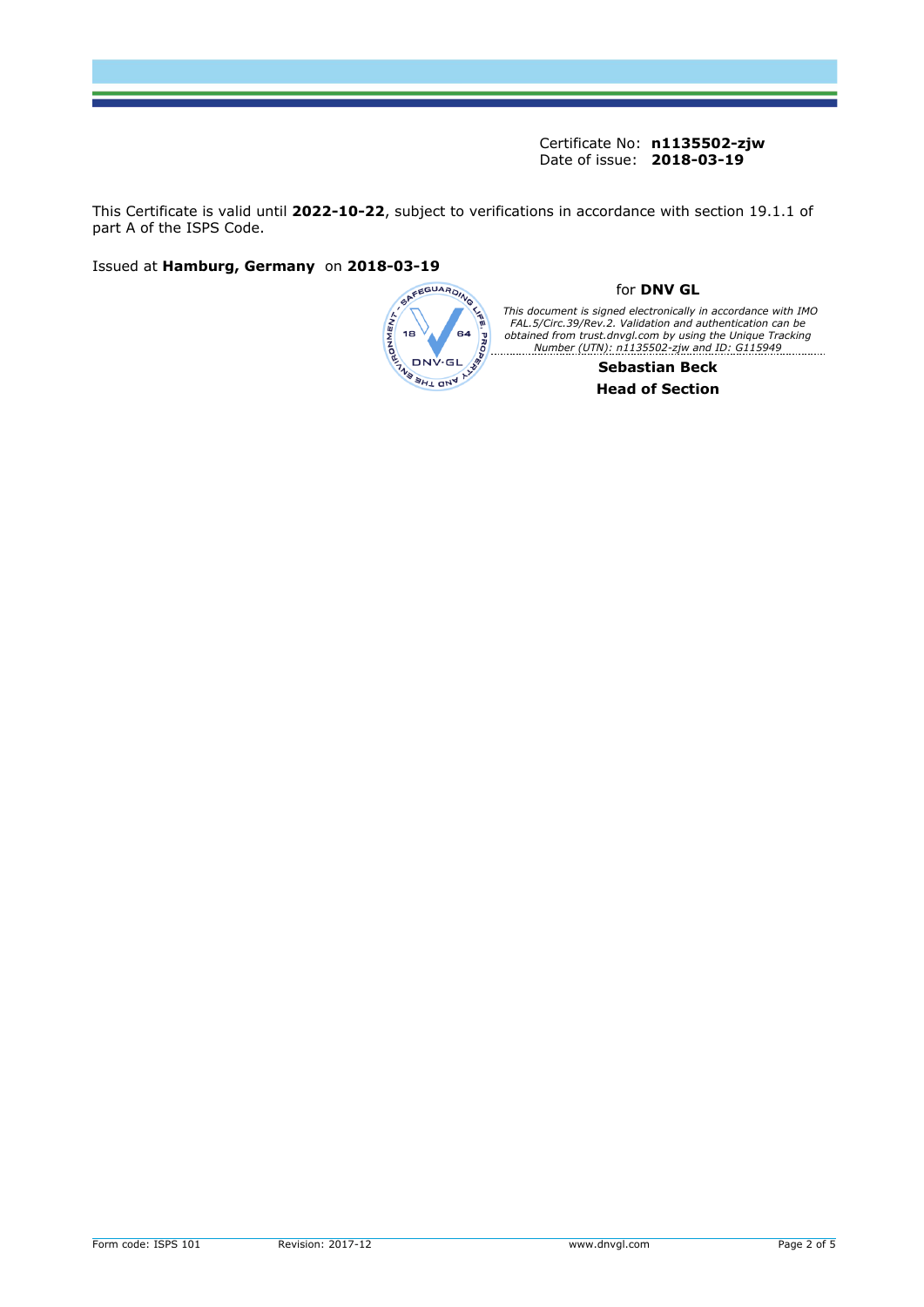<span id="page-2-0"></span>

| <b>Endorsement for intermediate verification</b><br>S                                                                                                                                                                                            |  |                                                                                                                                                                                                                  |  |  |
|--------------------------------------------------------------------------------------------------------------------------------------------------------------------------------------------------------------------------------------------------|--|------------------------------------------------------------------------------------------------------------------------------------------------------------------------------------------------------------------|--|--|
| THIS IS TO CERTIFY:<br>that at an intermediate verification required by section 19.1.1 of part A of the ISPS Code the ship was<br>found to comply with the relevant provisions of chapter XI-2 of the Convention and part A of the ISPS<br>Code. |  |                                                                                                                                                                                                                  |  |  |
| Intermediate Verification:                                                                                                                                                                                                                       |  |                                                                                                                                                                                                                  |  |  |
|                                                                                                                                                                                                                                                  |  |                                                                                                                                                                                                                  |  |  |
|                                                                                                                                                                                                                                                  |  |                                                                                                                                                                                                                  |  |  |
| Stamp                                                                                                                                                                                                                                            |  | Surveyor, DNV GL                                                                                                                                                                                                 |  |  |
| <b>Endorsement for additional verifications</b>                                                                                                                                                                                                  |  | AV                                                                                                                                                                                                               |  |  |
| Additional verification:                                                                                                                                                                                                                         |  |                                                                                                                                                                                                                  |  |  |
|                                                                                                                                                                                                                                                  |  |                                                                                                                                                                                                                  |  |  |
| Stamp                                                                                                                                                                                                                                            |  | Surveyor, DNV GL                                                                                                                                                                                                 |  |  |
| Additional verification:                                                                                                                                                                                                                         |  |                                                                                                                                                                                                                  |  |  |
|                                                                                                                                                                                                                                                  |  |                                                                                                                                                                                                                  |  |  |
| Stamp                                                                                                                                                                                                                                            |  | Surveyor, DNV GL Surveyor, DNV GL                                                                                                                                                                                |  |  |
| Additional verification:                                                                                                                                                                                                                         |  |                                                                                                                                                                                                                  |  |  |
|                                                                                                                                                                                                                                                  |  |                                                                                                                                                                                                                  |  |  |
| Stamp                                                                                                                                                                                                                                            |  | Surveyor, DNV GL<br><u> 1980 - Johann Stein, marwolaethau (b. 1980)</u>                                                                                                                                          |  |  |
| Additional verification:                                                                                                                                                                                                                         |  |                                                                                                                                                                                                                  |  |  |
|                                                                                                                                                                                                                                                  |  |                                                                                                                                                                                                                  |  |  |
| Stamp                                                                                                                                                                                                                                            |  | Surveyor, DNV GL                                                                                                                                                                                                 |  |  |
| code                                                                                                                                                                                                                                             |  | Additional verification in accordance with section A/19.3.7.2 of the ISPS                                                                                                                                        |  |  |
| THIS IS TO CERTIFY:                                                                                                                                                                                                                              |  | AVA                                                                                                                                                                                                              |  |  |
| Code.                                                                                                                                                                                                                                            |  | that at an additional verification required by section 19.3.7.2 of part A of the ISPS Code the ship was<br>found to comply with the relevant provisions of chapter XI-2 of the Convention and part A of the ISPS |  |  |
|                                                                                                                                                                                                                                                  |  |                                                                                                                                                                                                                  |  |  |
|                                                                                                                                                                                                                                                  |  |                                                                                                                                                                                                                  |  |  |
| Stamp                                                                                                                                                                                                                                            |  | Surveyor, DNV GL                                                                                                                                                                                                 |  |  |
|                                                                                                                                                                                                                                                  |  |                                                                                                                                                                                                                  |  |  |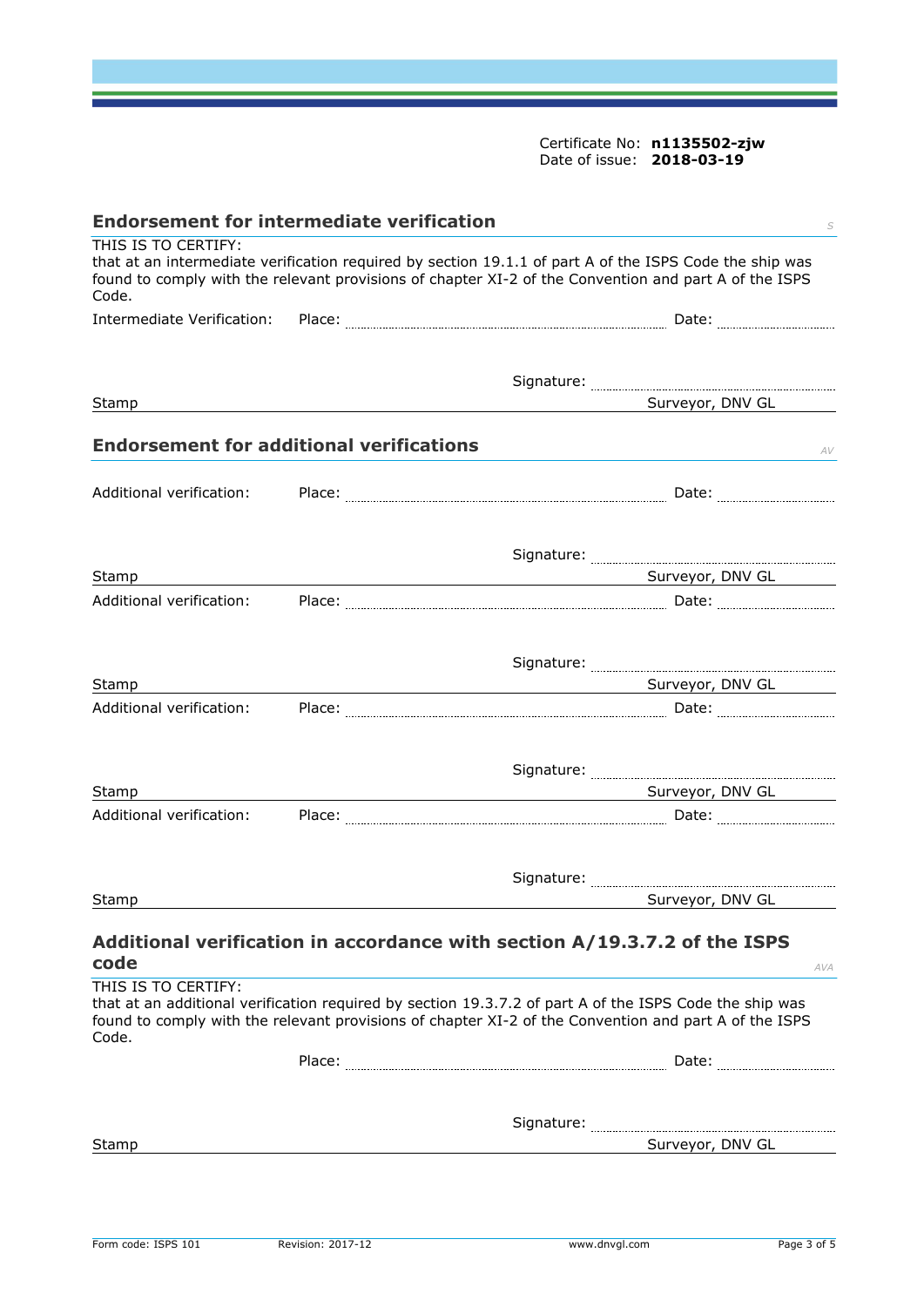| Endorsement to extend the Certificate if valid for less than 5 years where<br>section A/19.3.3 of the ISPS code applies<br><b>EEVF</b>                                                                                                                                                      |                  |  |  |
|---------------------------------------------------------------------------------------------------------------------------------------------------------------------------------------------------------------------------------------------------------------------------------------------|------------------|--|--|
| The ship complies with the relevant provisions of part A of the ISPS Code, and the<br>Certificate shall, in accordance with section 19.3.3 of part A of the ISPS Code, be<br>accepted as valid until                                                                                        |                  |  |  |
|                                                                                                                                                                                                                                                                                             |                  |  |  |
|                                                                                                                                                                                                                                                                                             |                  |  |  |
| Stamp                                                                                                                                                                                                                                                                                       | Surveyor, DNV GL |  |  |
| Endorsement where the renewal verification has been completed and section<br>A/19.3.4 of the ISPS code applies<br>The ship complies with the relevant provisions of part A of the ISPS Code, and the<br>Certificate shall, in accordance with section 19.3.4 of part A of the ISPS Code, be | <b>ERC</b>       |  |  |
| accepted as valid until                                                                                                                                                                                                                                                                     |                  |  |  |
|                                                                                                                                                                                                                                                                                             |                  |  |  |
|                                                                                                                                                                                                                                                                                             |                  |  |  |
| Stamp                                                                                                                                                                                                                                                                                       | Surveyor, DNV GL |  |  |
| Endorsement to extend the validity of the Certificate until reaching the port<br>of verification where section A/19.3.5 of the ISPS code applies or for a<br>period of grace where section A/19.3.6 of the ISPS code applies                                                                | EEV              |  |  |
| This Certificate shall, in accordance with section 19.3.5 or 19.3.6 <sup>1</sup> of part A of the ISPS<br>Code, be accepted as valid until                                                                                                                                                  |                  |  |  |
|                                                                                                                                                                                                                                                                                             |                  |  |  |
|                                                                                                                                                                                                                                                                                             |                  |  |  |
| Stamp                                                                                                                                                                                                                                                                                       | Surveyor, DNV GL |  |  |
|                                                                                                                                                                                                                                                                                             |                  |  |  |

<sup>1</sup> Delete as appropriate.